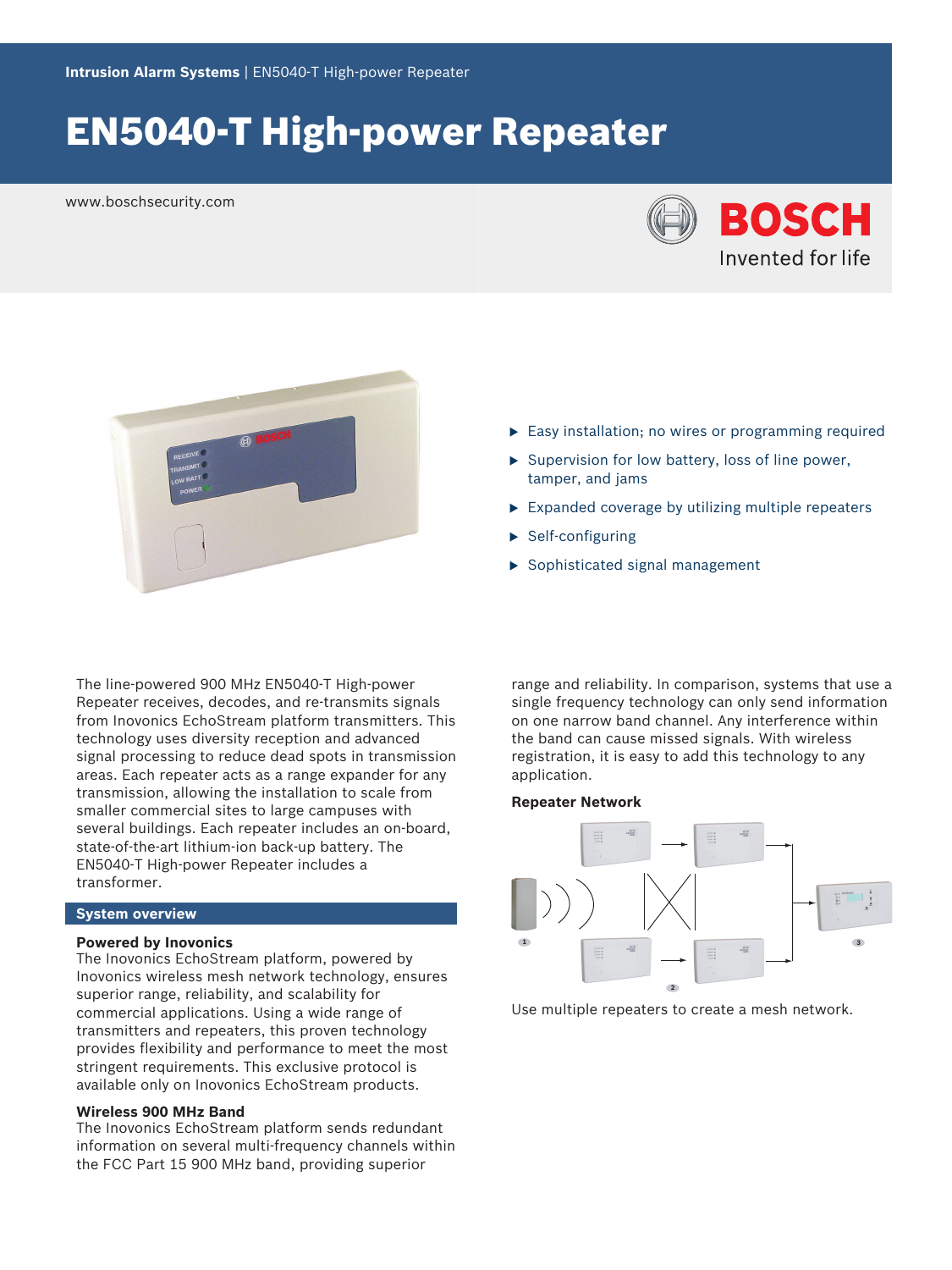- 1 The transmitter sends a signal.
- 2 . Repeaters receive the signal and re-broadcast it, allowing the user to extend the range of the RF system to cover large areas such as installations in campuses, sites with detached buildings, or multiple story complexes.
- 3 . The receiver hears the signal from the repeaters and processes accordingly.

# **Functions**

.

### **Installation**

The installation is as easy as mounting the repeater and plugging it in. No wires or programming are required, although registration is recommended for a fully supervised system.

# **Supervision and Expansion**

The repeater supervises for low battery, loss of line power, case tamper, and jam detection. An on-board lithium-ion battery:

- Provides backup without additional expense
- Offers up to 24 hours of continuous operation when line power is unavailable
- Reports power loss when programmed or supervised to a slave receiver

Installers can employ multiple repeaters in a microcellular network, providing coverage for applications including large campuses with multiple-story buildings.

# **Signal Management**

The repeater incorporates sophisticated signal management, preventing ping-pong messages and maximizing reliability.

# **Certifications and approvals**

Inovonics Wireless Corporation also holds the following approvals:

FCC Conforms to FCC Part 15 regulations

### **Installation/configuration notes**

#### **Compatibility Information**

The EN5040-T High-power Repeater is compatible with the following products:

### **Receivers**

| FN4200              | Serial Receiver                                            |
|---------------------|------------------------------------------------------------|
| <b>FN4204R</b>      | <b>LED Receiver</b>                                        |
| <b>Transmitters</b> |                                                            |
| <b>FN1210</b>       | Universal Transmitter (Single-input)                       |
| <b>FN1210FOL</b>    | Universal Transmitter with FOL Resistor                    |
| <b>EN1210SK</b>     | <b>Survey Transmitter</b>                                  |
| <b>FN1210W</b>      | Door-Window Transmitter with Reed Switch                   |
| <b>FN1215FOL</b>    | Universal Transmitter with Wall Tamper and EOL<br>Resistor |

| EN1215WEOL      | Door-Window Transmitter with Wall Tamper,<br>Reed Switch, and EOL Resistor              |
|-----------------|-----------------------------------------------------------------------------------------|
| EN1223D         | Water-resistant Pendant Transmitter<br>(Double-button)                                  |
| <b>EN1223S</b>  | Water-resistant Pendant Transmitter<br>(Single-button)                                  |
| <b>FN1223SK</b> | <b>Survey Pendant Transmitter</b>                                                       |
| <b>FN1233D</b>  | Necklace Pendant Transmitter (Double-button)                                            |
| <b>EN1233S</b>  | Necklace Pendant Transmitter (Single-button)                                            |
| EN1235D         | Beltclip Pendant Transmitter (Double-button)                                            |
| <b>EN1235S</b>  | Beltclip Pendant Transmitter (Single-button)                                            |
| <b>EN1235DF</b> | Fixed-location Transmitter (Double-button)                                              |
| <b>FN1235SF</b> | Fixed-location Transmitter (Double-button)                                              |
| EN1242          | Smoke Detector-Transmitter                                                              |
| EN1247          | <b>Glass-break Sensor Transmitter</b>                                                   |
| EN1249          | <b>Billtrap Transmitter</b>                                                             |
| EN1260          | <b>PIR Motion Sensor-Transmitter (Commercial</b><br>and High-end Domestic Applications) |
| <b>FN1261HT</b> | PIR Motion Sensor-Transmitter (High-traffic<br>Areas)                                   |
| FN1262          | PIR Motion Sensor-Transmitter (Residential and<br>Low-traffic Commercial Applications)  |
| EN1265          | <b>PIR Motion Sensor-Transmitter (Ceiling-mount</b><br>Applications)                    |

# **Parts included**

| Quant. | Component                                     |
|--------|-----------------------------------------------|
| 1      | <b>EN5040-T Repeater</b>                      |
| 1      | Transformer                                   |
|        | Backup battery assembly (BAT850)              |
| 1      | Hardware pack                                 |
|        | Literature – Installation and Operation Manua |
|        |                                               |

# **Technical specifications**

# **Electrical**

| <b>Power Requirements:</b> | 14 VAC, 250 mA                   |
|----------------------------|----------------------------------|
| Backup Battery             |                                  |
| $\cdot$ Capacity:          | 3.7 VDC nominal, 2.45 Ah         |
| $\cdot$ life:              | 24 hours typical                 |
| $\cdot$ Type:              | Rechargeable lithium-ion battery |